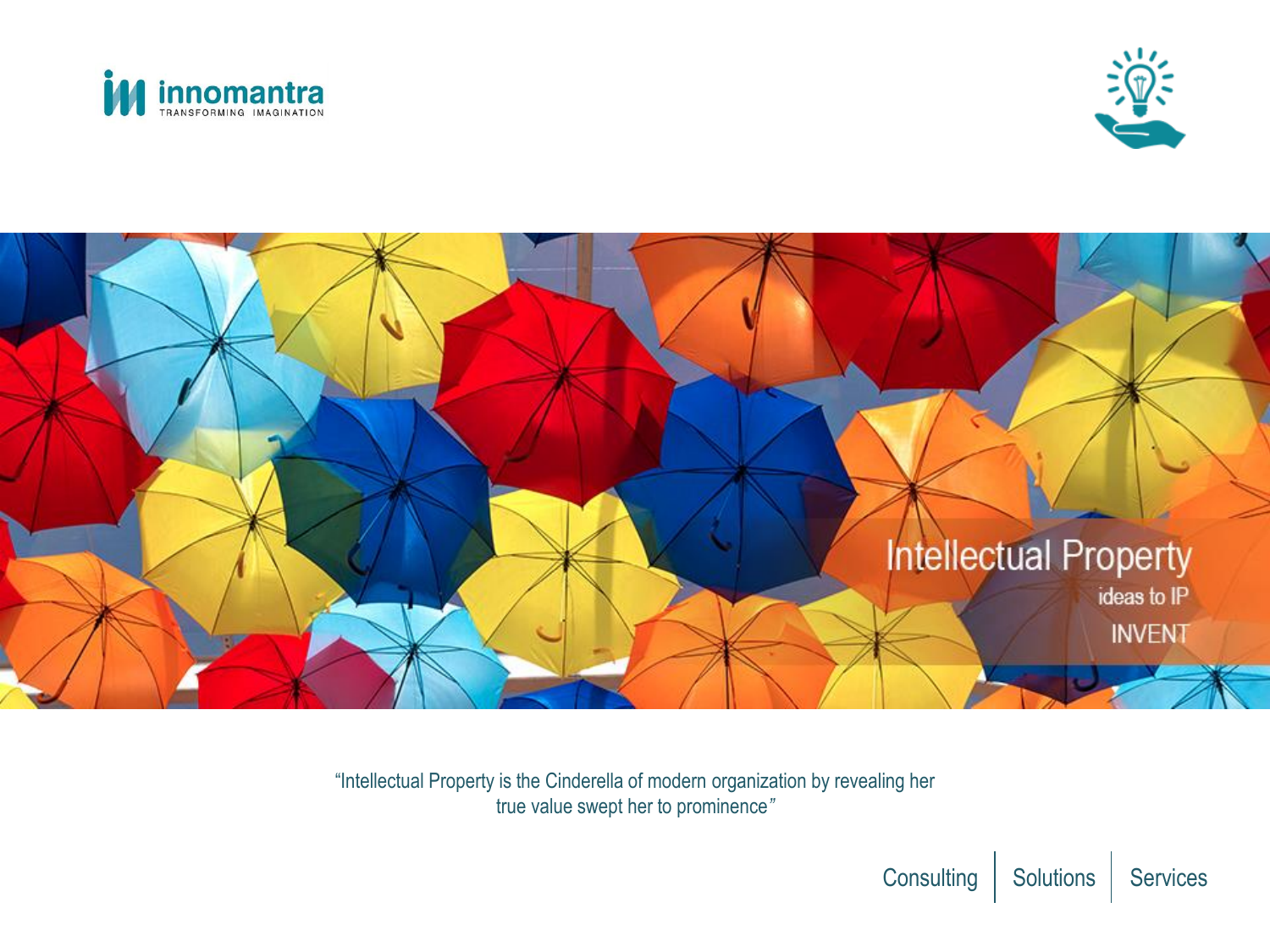

### About Innomantra

**Innomantra** is India's leading Innovation and Intellectual property consulting and services firm. We help organizations to design and achieve their innovation and Intellectual property goals by 3x.

Our clients range from small entrepreneurial enterprises to *Fortune Global 500 organizations*. We are headquartered in Bengaluru, India.



## INNOVATION | INTELLECTUAL PROPERTY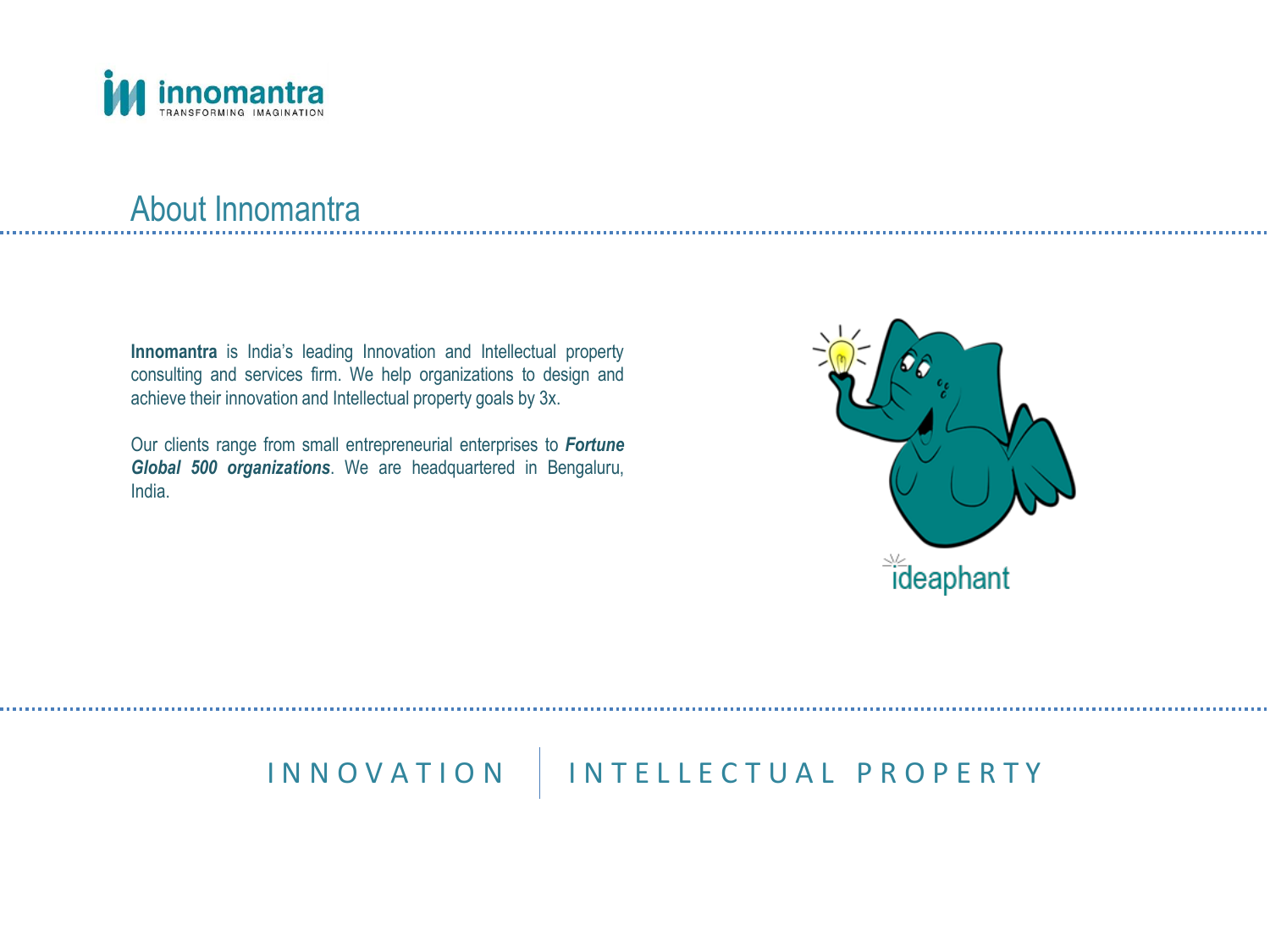

### Intellectual Property Management

Every organization has a reason for being. It might be a unique ability to offer a particular product or service, or it might arise from having been in the right place at the right time with certain set of capabilities. But as its core, your organisation probably relies on Intellectual property (IP) far more than you imagine.

The knowledge is frequently the difference between organizations that succeed and those that fail. Physical assets and traditional sources of competitive advantage such as manufacturing capability or location have far less relevance. The value of many of the world's largest companies is increasingly vested in knowledge-based, intangible assets. An economy based on these assets is often known as 'Innovation Economy'.

Identifying, Protecting, Managing and exploiting valuable intellectual property is the core element of success of any technology-based / services organizations and this defines as a key differentiator in this economy.

Innomantra's IP Services enables global IP Law firms, R&D and Product development companies as a backend IP eco-system which enhances your organisation's efficiency and significant cost benefit.



### IN N O V A T I O N | IN T E L L E C T U A L P R O P E R T Y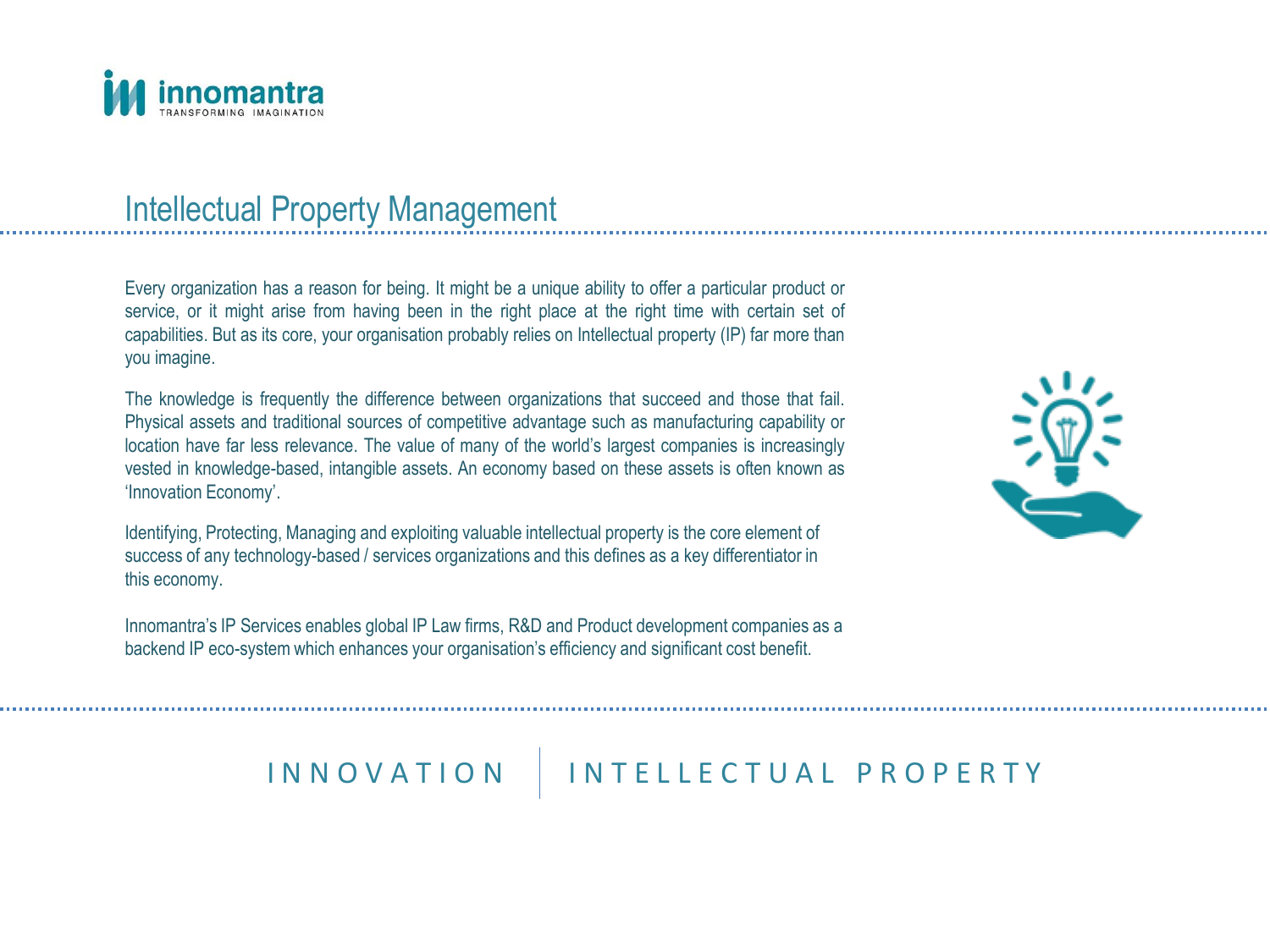

### Intellectual Property Management



### IN N O V A T I O N | IN T E L L E C T U A L P R O P E R T Y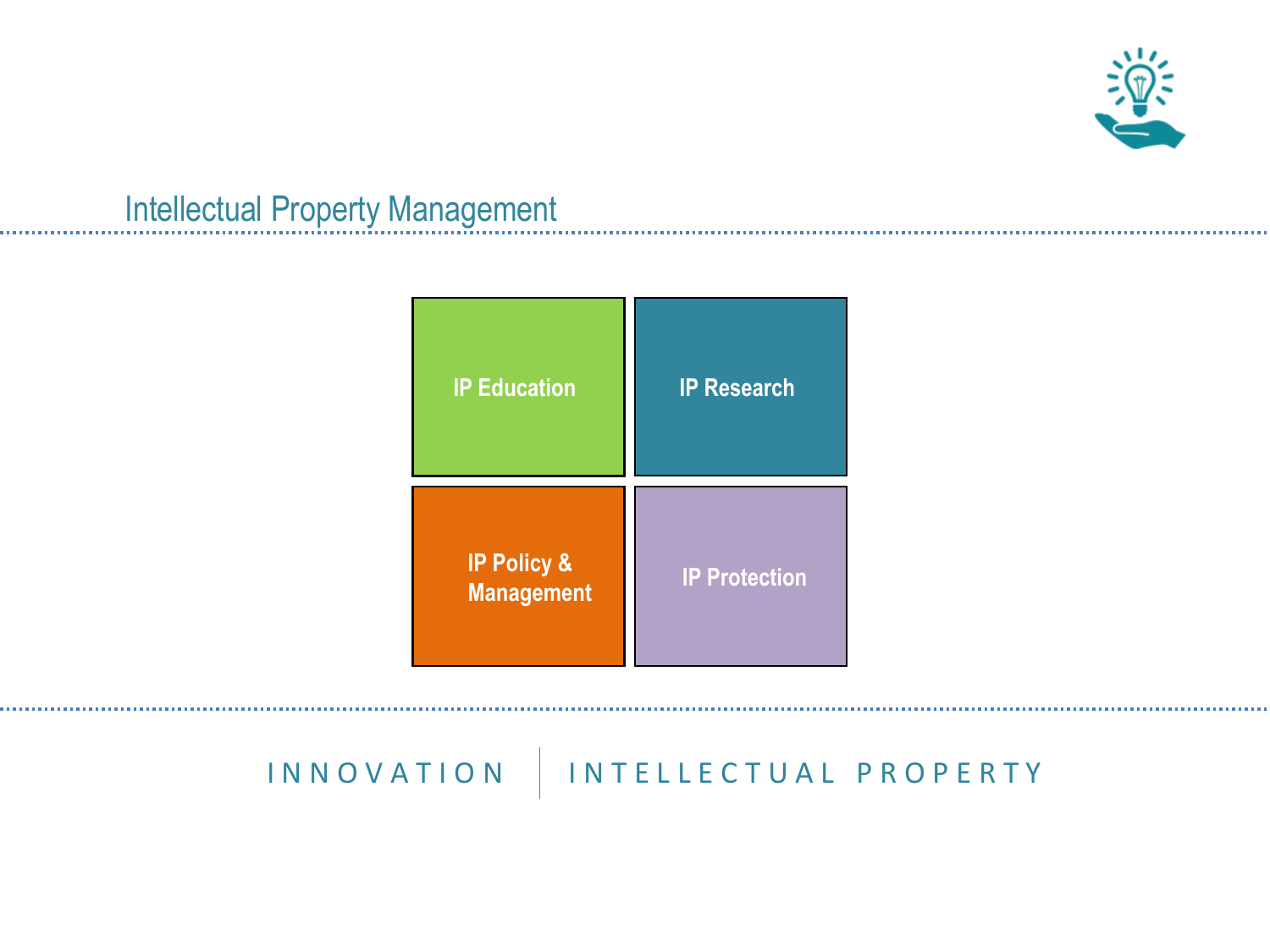

### Intellectual Property Research

| <b>IP Education</b>                  | <b>IP Research</b>   |  |
|--------------------------------------|----------------------|--|
| <b>IP Policy &amp;</b><br>Management | <b>IP Protection</b> |  |

### **Patentability of the invention (Prior art search)**

 Innomantra Consulting assess the invention and produce report on patentability based on which client can decide whether to file a patent or work further on the invention. Prior art search is also important to outline the scope of the claims while drafting the patent application and devising plans for further research in a particular area.

#### **Freedom-to-Operate Analysis**

 Freedom-to-operate analysis or FTO analysis is used to determine whether a particular action, such as testing or commercializing a product, can be done without infringing valid intellectual property rights of others. The search scope includes enforced patents, published pending patent applications, and expired patents (followed by full review of claims of the most relevant located patents.

#### **Technology Landscape Analysis**

 Based on technology landscape analysis, appropriate IP strategy, complaint with business strategy is devised for the companies because a good IP strategy is a critical part of business plan and growth at any stage.

### **Validity Search**

 A validity/invalidity search seeks to uncover patents or other published prior art that may render a granted patent invalid. The search results consist of a search report, a claims mapping chart, and citation of prior art. The results of the search are used to invalidate a patent involved in infringement litigation or to support due diligence and ascertain the validity of a patent.

#### **Claim Chart Preparation**

 A claim chart is a highly detailed document that offers an argument explaining precisely how a certain product of a particular organization arguably infringes upon a claim of the patent.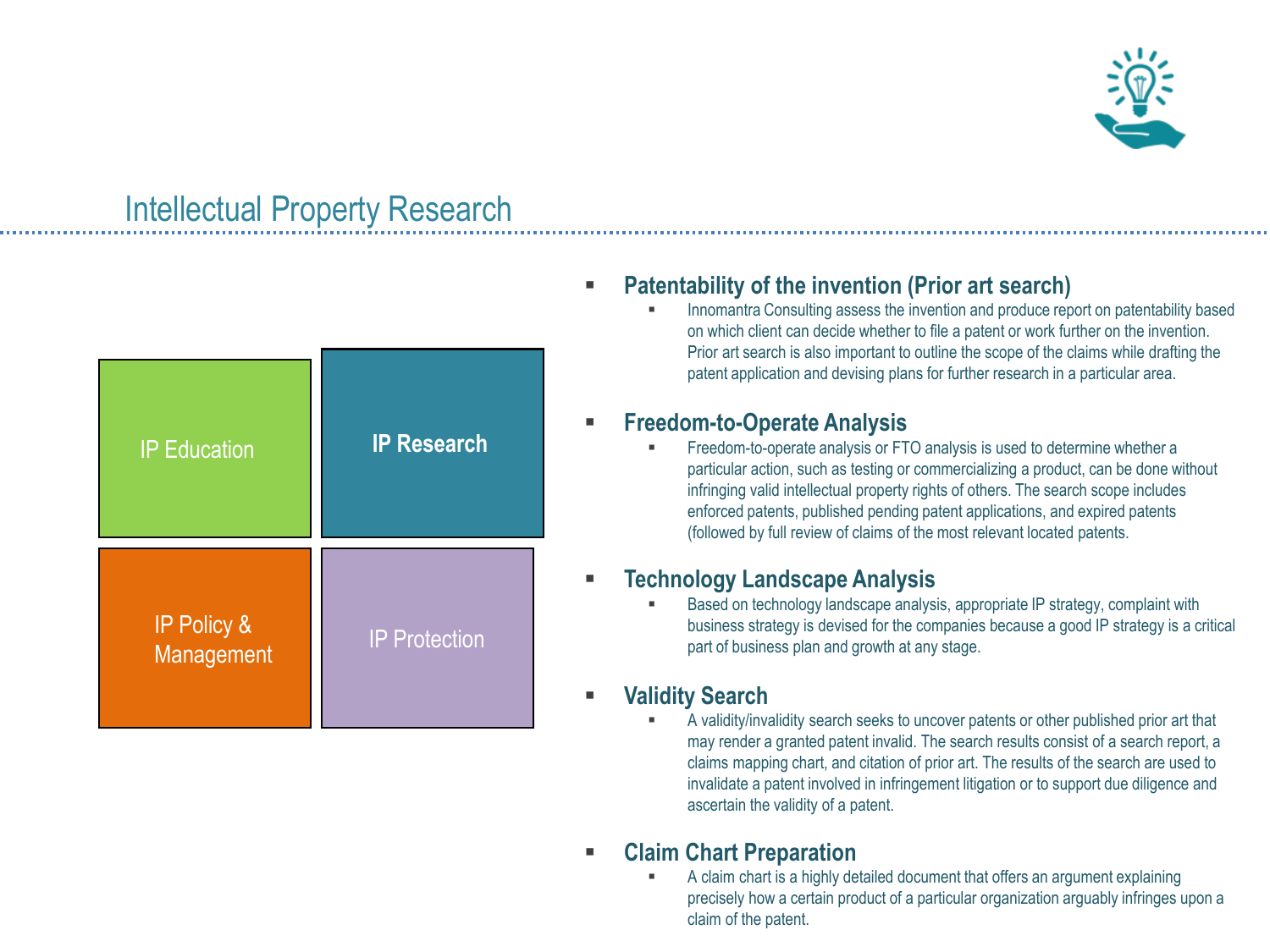

### Intellectual Property Protection

| <b>IP Education</b>                  | <b>IP Research</b>   |  |
|--------------------------------------|----------------------|--|
| <b>IP Policy &amp;</b><br>Management | <b>IP Protection</b> |  |

### **Drafting, Filing, Prosecution (Response to Office Action) Of Patents at Indian Patent Office As Well As PCT**

 With a team comprising of Patent Attorneys, Registered Patent Agents with strong technological background in various fields, we provide competent quality services in patent drafting, filing and prosecution in various areas of Science and Technology. We draft, file and prosecute patents not only at Indian Patent Office but also internationally (PCT filing).

#### **PCT National Phase Filing In India**

 India is a member of PCT and also a signatory to GATT (General Agreement on Tariffs and Trade). National phase entry to India can be made through the PCT route, if India is a Designated as a country by the applicant. We assist Foreign Individuals/companies in filing and prosecution of PCT National Phase Applications at the Indian Patent Office.

### **Registration of Copyright, Trademark and Industrial Designs**

 At Innomantra Consulting, we offer trademark search and analysis along with the opinion on the chances of getting the trademark registered. We also offer filing and prosecution of application for trademark registration with Trademark Registry.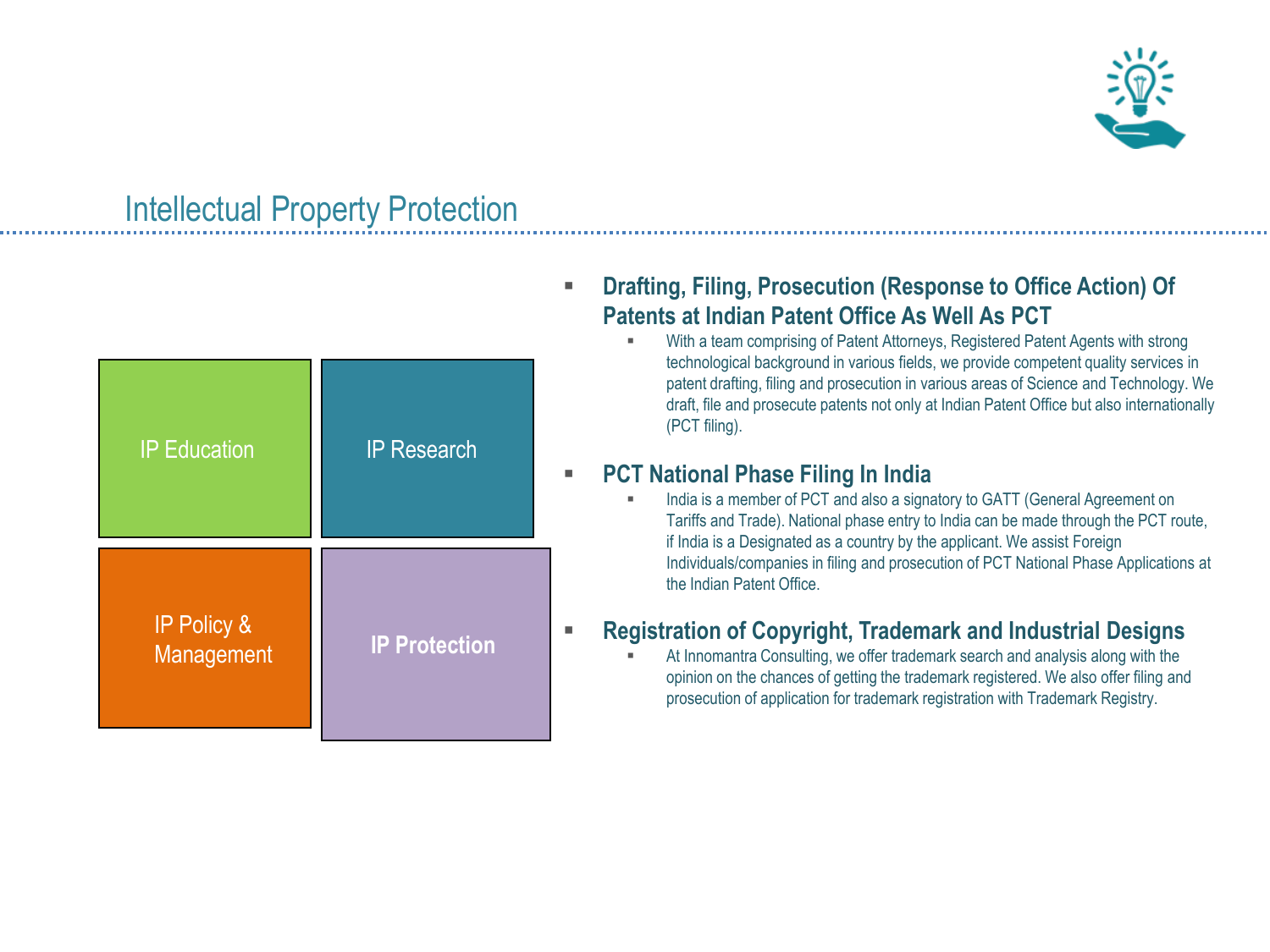

## Intellectual Property Policy & Management

### **IP Portfolio Management**

| <b>IP Education</b>                         | <b>IP Research</b>   |  |
|---------------------------------------------|----------------------|--|
| <b>IP Policy &amp;</b><br><b>Management</b> | <b>IP Protection</b> |  |

 We assists companies in managing their IP Portfolio, which includes scheduled follow ups with various patent offices, trademark or copyright registry for proceedings such as reply to examination report, claim amendments, payment of renewal fees for maintenance of a patent, attending hearings, checking status of registration and other office actions.

#### **IP Licensing Agreements**

 Drafting or negotiating a patent license agreement is a complex task and requires certain expertise in order to avoid pitfalls or at least have their effects reduced. There should be win-win situation for both licensor and licensee in a good licensing agreement. We provide services for negotiation and drafting license agreements in different areas of technology.

#### **IP Audit and Strategy Building**

 Virtually all companies have some Intellectual Property but unfortunately due to lack of awareness, most of the times they are unable to specifically identify it and as a result fail to protect & exploit it. For assessment of such IP, it's always good idea to perform IP Audit to trace and protect the wealth of intangible assets a organisation possesses in the form of information, creative ideas and know-how etc. IP audit also involves review of IP processes in the organization followed by recommendations on how to improve the processes to safeguard and prevent misappropriation of sensitive forms of IP such as confidential information and trade-secret.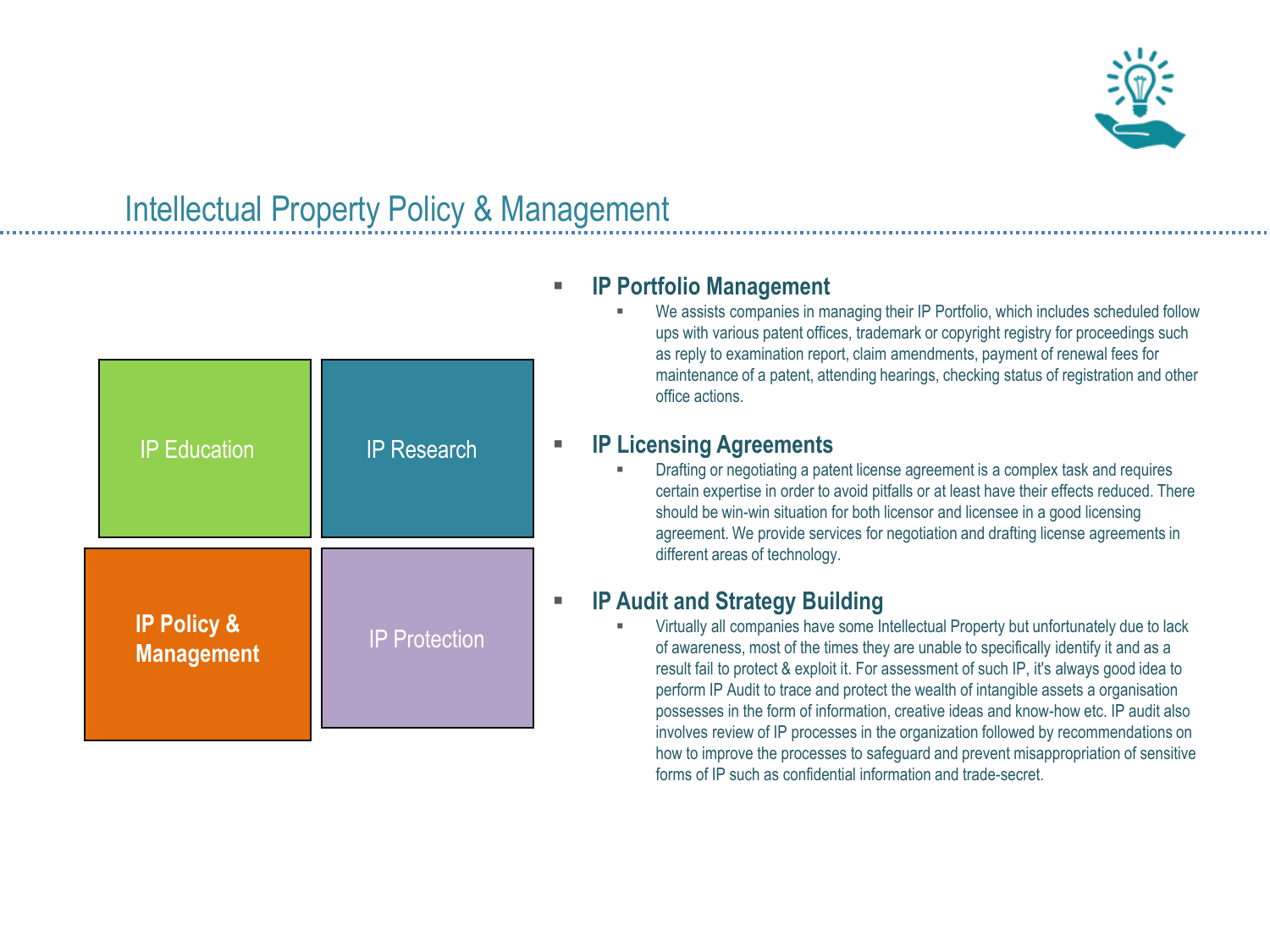

# IP Education

| <b>IP Education</b>                  | <b>IP Research</b>   |  |
|--------------------------------------|----------------------|--|
| <b>IP Policy &amp;</b><br>Management | <b>IP Protection</b> |  |

#### **In-House Sensitization Program On IPR**

- Intellectual property has become the key factor for economic growth and advancement in the high technology sector. Therefore it is important to understand basic principles of IPR along with enforcement and infringement concepts as per national law provisions to ensure that IP developed in the organization is effectively protected and exploited.
- Additionally, it is equally important to understand that Organization is not using any third party's IP with or without knowledge.

Our flagship workshops are :

- **Strategic IP Management for Technologists and Leaders**
- **Ideas to Intellectual Property for Engineers and Technologist**
- **Advance Patent Analytics & IP Management**
- **Innomantra Consulting provides basic and advances training programs on IPR to** corporate as well as academic institutes. The workshop programs offered are customized to the requirements and in line with business strategy of the organization.

### **Public Workshops On IPR – In association with Finnegan**

**Patents in a Knowledge Economy 2010 - Bangalore, India**

- Keynote Speaker Dr. Viswanathan Seshan, Country Head IP & S – Philips India

- **Patent s in a Knowledge Economy for Business Leaders 2011 – Bangalore, India** - Keynote Speaker Dr. Anindya Sarkar Associate Vice President & Head IP – Infosys Limited
- **Patents in the Innovation Economy 2012 Chennai, India ( Organised by CII -TNTDPC)** - Keynote Speaker Mr. S.Chandrashekaran – Ex- Controller General of Patents ,Trademark & Design, IP Office, India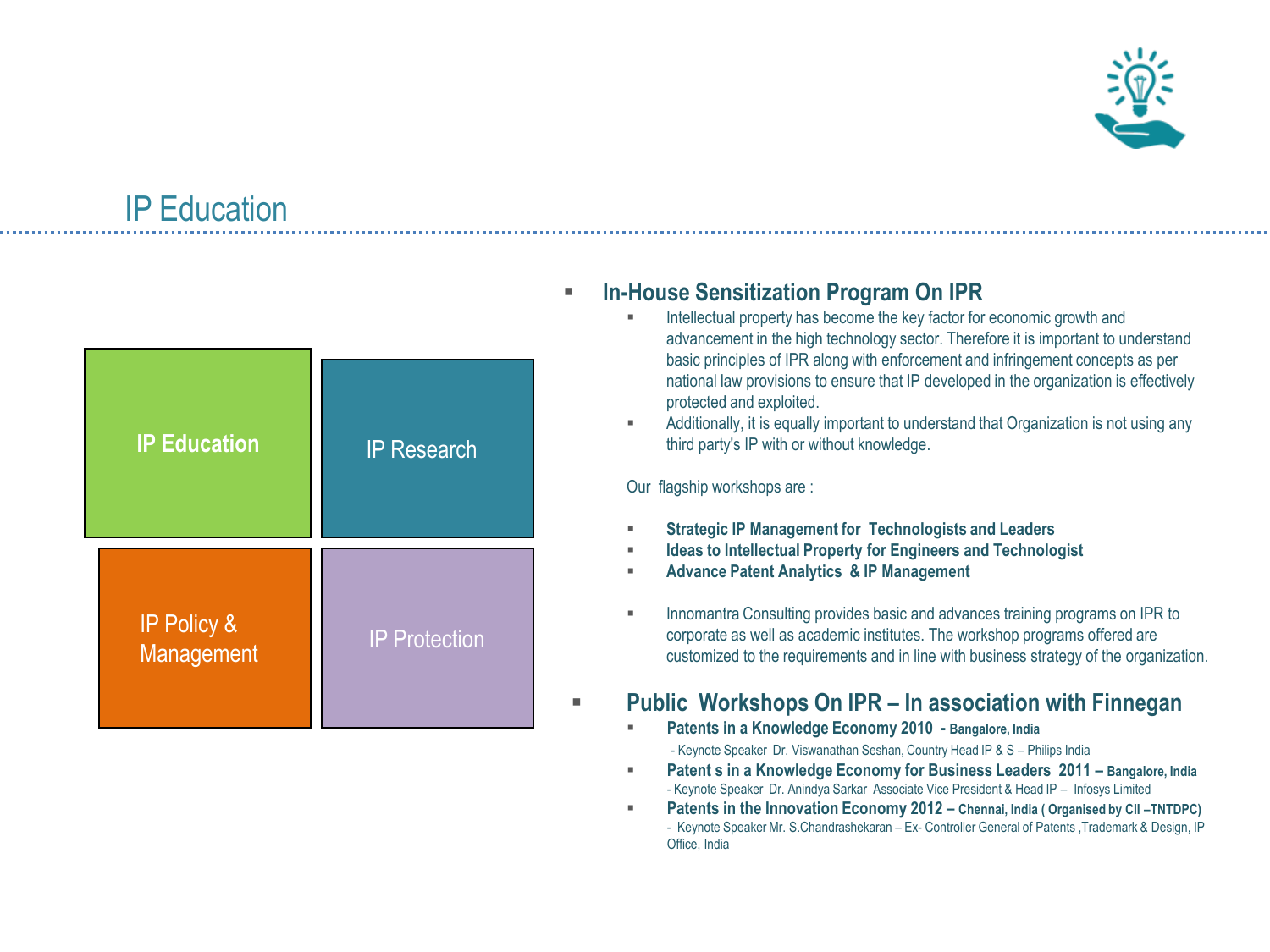

### Time-frame for IP Research

| <b>Service</b>                                              | <b>Time Required</b><br>(in man-hours) | <b>Deliverable</b>                                                                                                                                          | <b>Typical Delivery</b><br>(in Business Days)                              |
|-------------------------------------------------------------|----------------------------------------|-------------------------------------------------------------------------------------------------------------------------------------------------------------|----------------------------------------------------------------------------|
| <b>Patentability of the invention</b><br>(Prior art search) | 8 to 18                                | MS Word or PDF document<br>In the patentability we also provide<br>our opinion on patentability of the<br>invention.                                        | $2$ to $3$<br>(Express delivery service<br>available)                      |
| <b>Freedom-to-Operate Analysis</b>                          | 35 to 50                               | MS Word or PDF document<br>Relevant claims are also included in<br>the document. PDF copies of relevant<br>patents shall also be provided for<br>reference. | 5 to 15                                                                    |
| <b>Technology Landscape Analysis</b>                        | 40 to 60                               | MS Word or PDF document<br>The deliverable can be customized as<br>per your requirements.                                                                   | 10 to 20<br>(Delivery Schedule shall be<br>decided based on scope of work) |
| <b>Validity Search</b>                                      | 20 to 35                               | MS Word or PDF document<br>The document is supplemented by<br>claim charts, mapping the most<br>relevant references on to the claims of<br>the patent.      | 5 to 15<br>(Delivery Schedule shall be<br>decided based on scope of work)  |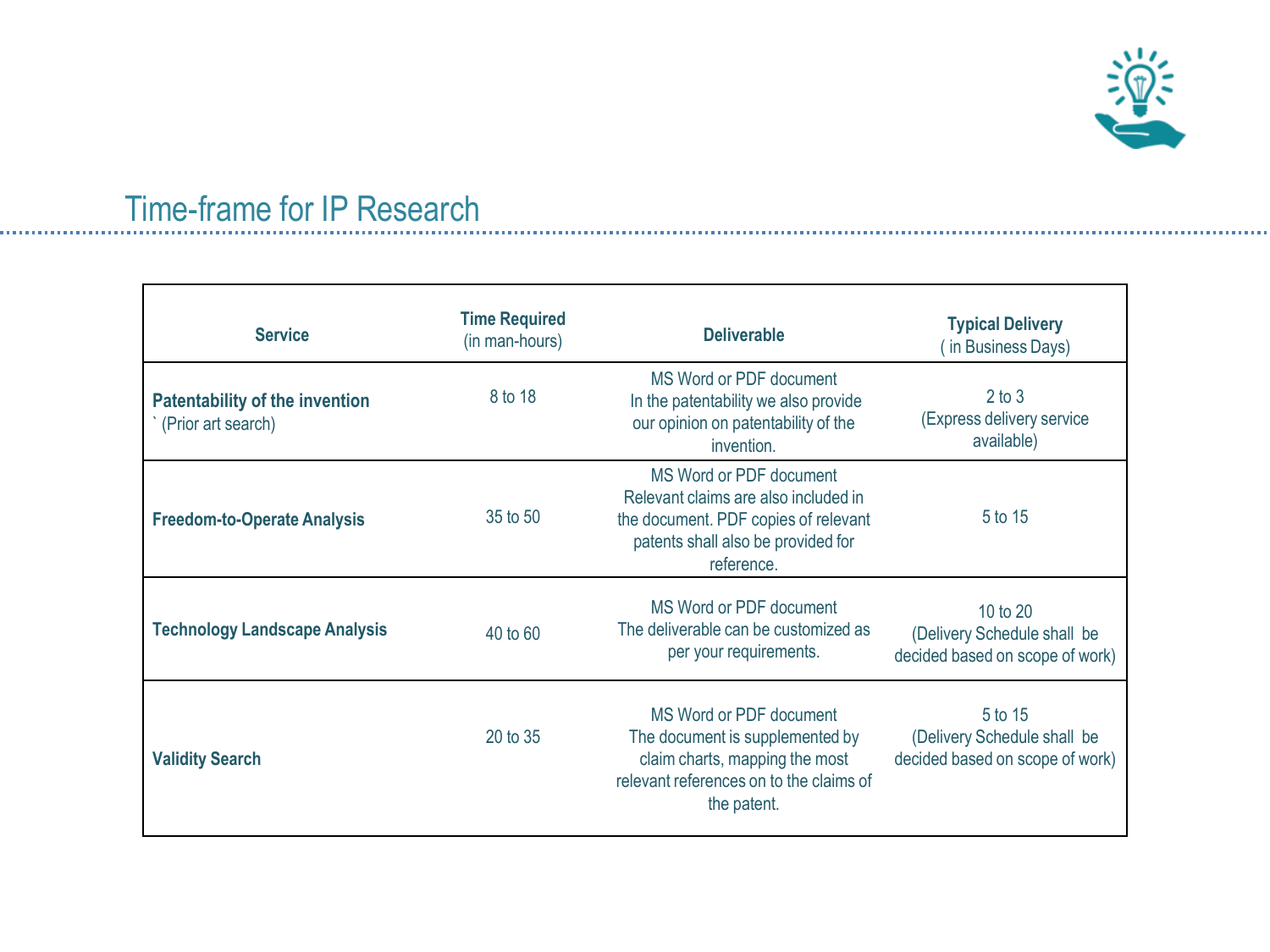



### Ideas to Intellectual Property – iDesk

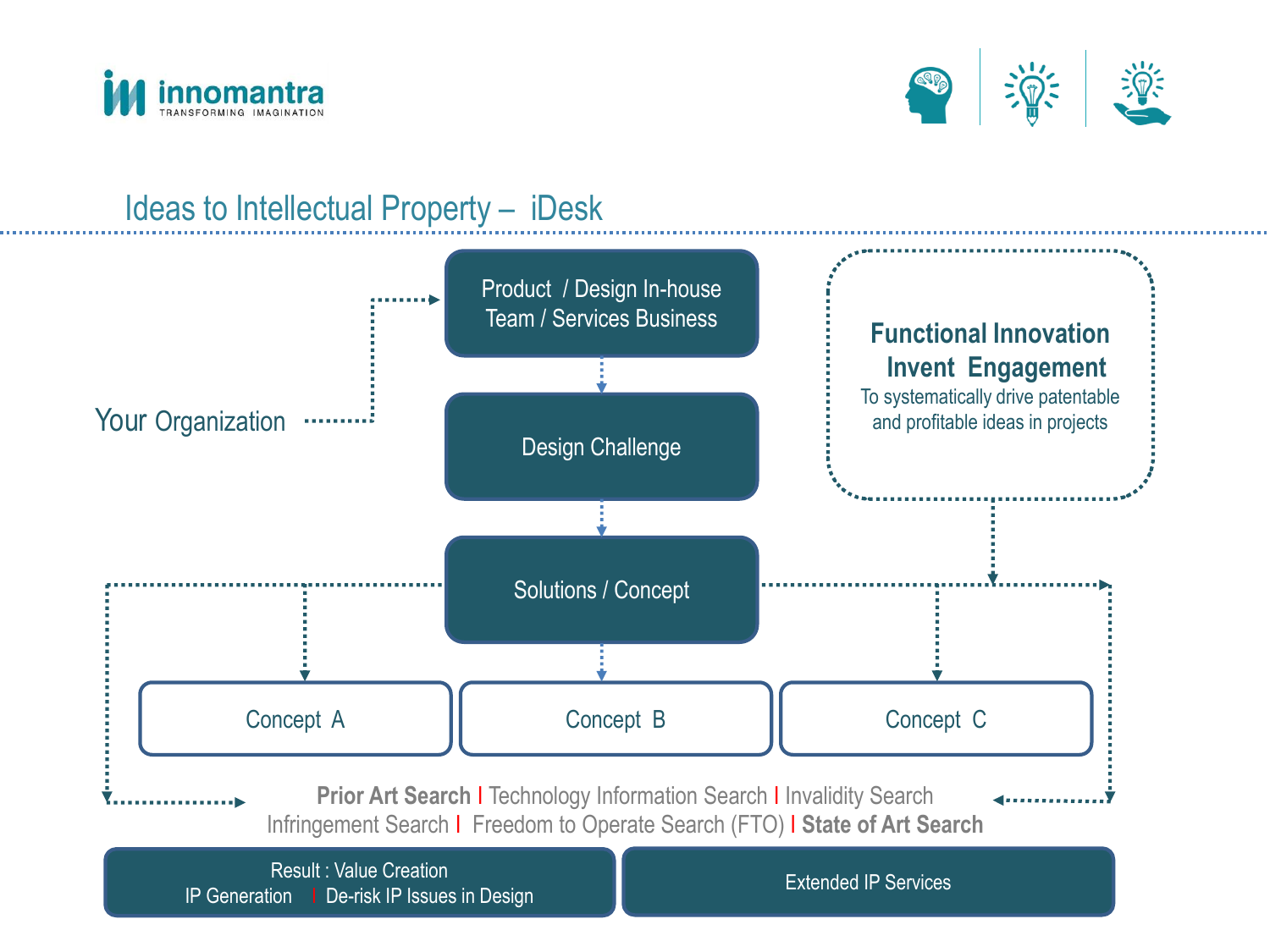

### Patent Portfolio Publications



## IN NOVATION | INTELLECTUAL PROPERTY

\*These publications are available for free download in www.Innomantra.com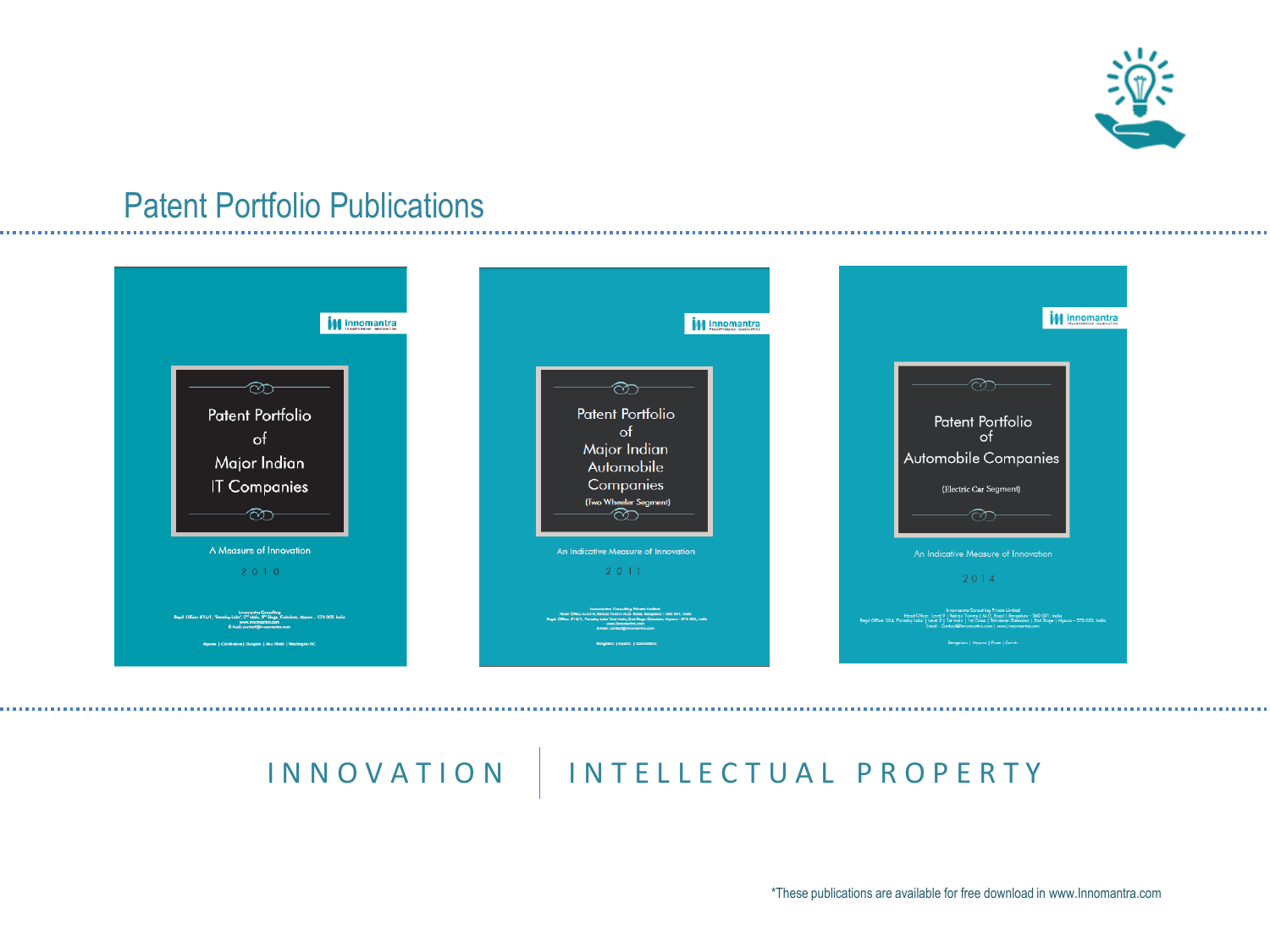

### Client Industries



# INNOVATION | INTELLECTUAL PROPERTY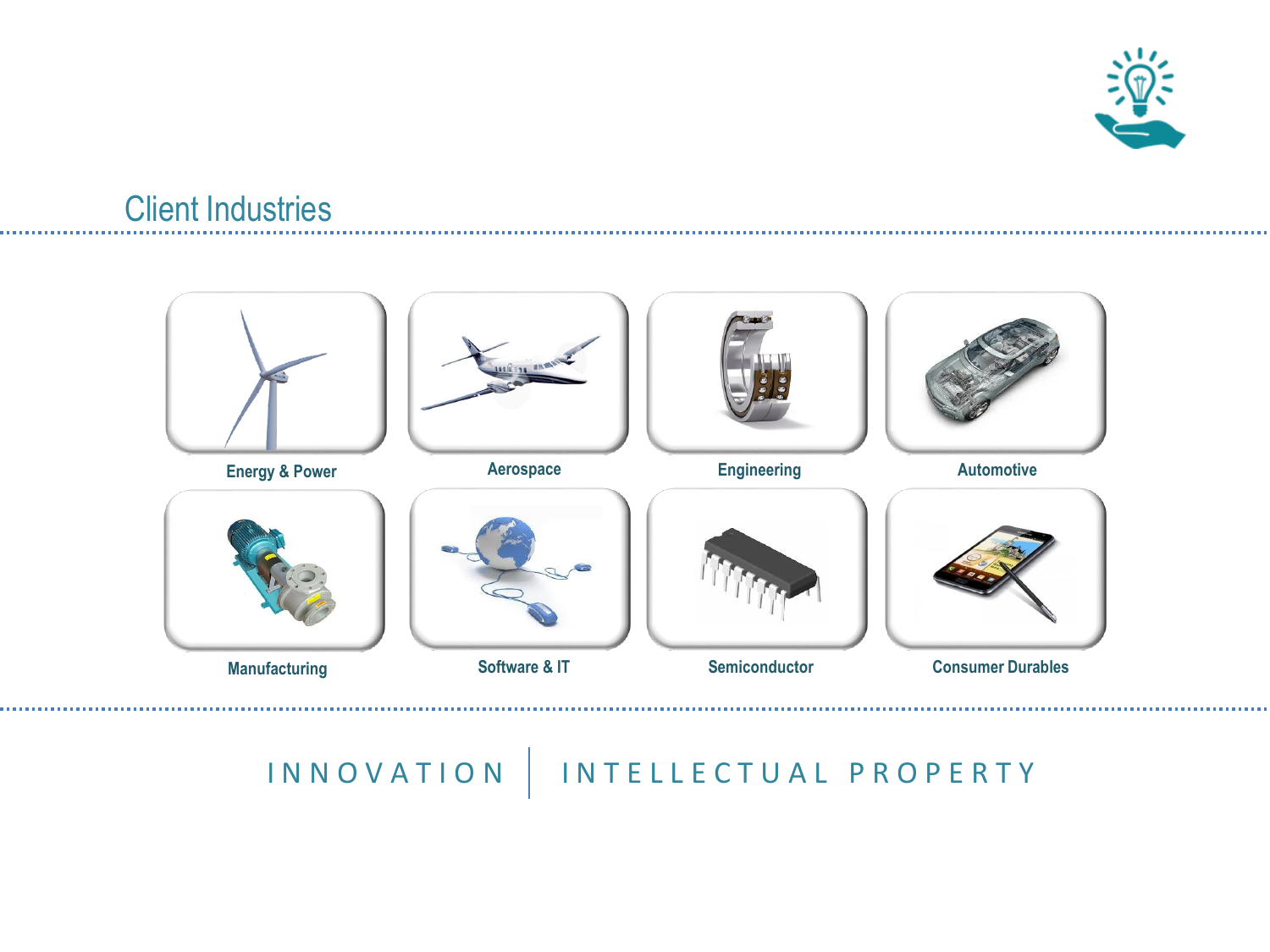

### **Clients**



# I N N O V A T I O N | I N T E L L E C T U A L P R O P E R T Y